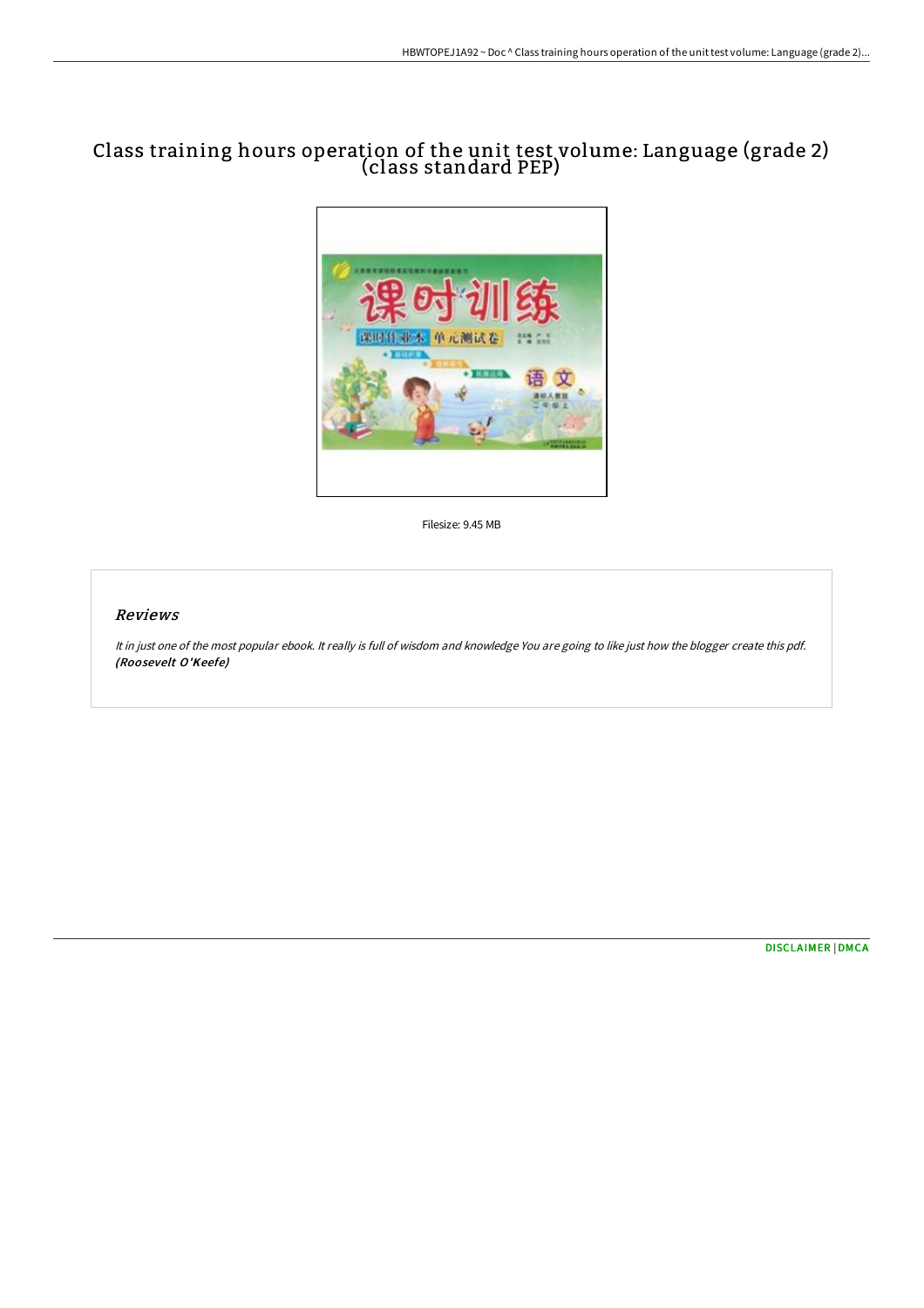## CLASS TRAINING HOURS OPERATION OF THE UNIT TEST VOLUME: LANGUAGE (GRADE 2) (CLASS STANDARD PEP)

#### **DOWNLOAD PDF** Φ

paperback. Book Condition: New. Ship out in 2 business day, And Fast shipping, Free Tracking number will be provided after the shipment.Paperback Pages Number: 84 hours training hours operating this unit test volume: Language (grade 2) (class standard PEP). the full implementation of the curriculum reform to further deepen the requirements to re-examine the various segment across the disciplines hours practice and unit testing features that make the practice of lesson and unit testing exercises kinds of questions. questions the proposition of the material and the angle to fully embody the latest results of the curriculum reform. and guide students active. creative learning. Chunyu Institute of Education invited Jiangsu. Zhejiang. Beijing. Shandong and other national curriculum reform experimental zone one hundred prestigious new class training. it is fully demonstrated in class learning and training of curriculum reform experimental zone. unit testing and evaluation. the latest ideas and results into the students' learning process and change in student learning behavior and way eFective carrier. Class training and teaching the actual synchronization. fully reflects the various disciplines of teaching hours than the hours of teaching materials set this reality. The fascicles of well-designed class exercises not only feedback exercises of each lesson also includes the recitation of each unit and thematic review of the volume. which will fully meet the needs of classroom teachers. the teachers do not have to look for other information. a in hand. the basic training for the entire semester to get the basic. Second. the basis of accumulation - understand the sentiment - to expand the use of the exciting part of the gradient training can stimulate students to learn and explore the confidence and interest. Each class exercises are the basis of accumulated understand the sentiment - to expand the use of 6:3:1 proportion of...

同 Read Class training hours operation of the unit test volume: [Language](http://techno-pub.tech/class-training-hours-operation-of-the-unit-test--1.html) (grade 2) (class standard PEP) Online  $\rightarrow$ [Download](http://techno-pub.tech/class-training-hours-operation-of-the-unit-test--1.html) PDF Class training hours operation of the unit test volume: Language (grade 2) (class standard PEP)